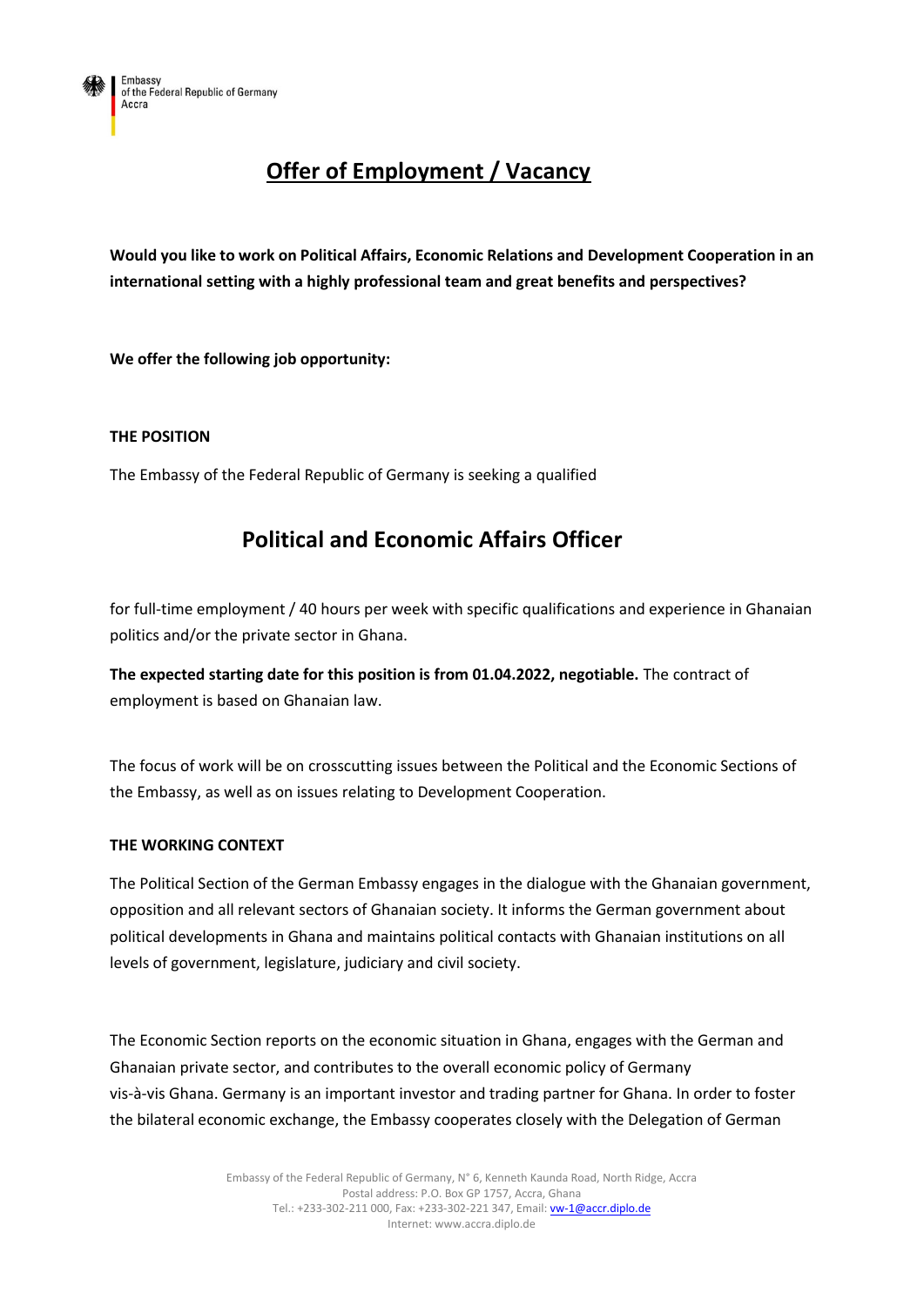Industry and Commerce in Ghana (AHK), the agency Germany Trade & Invest (GTAI) and the Ghanaian-German Economic Association (GGEA).

The Development Cooperation Section of the Embassy is coordinating the German development cooperation portfolio in Ghana. It follows the political developments in the focal areas of German cooperation, advises the German government on Ghanaian political priorities, coordinates with other development partners, and prepares high-level political talks between the two governments.

## **SUMMARIZED RESPONSIBILITIES**

- Provide analysis on political, economic, and social developments in Ghana
- Develop and maintain close contact with government officials, development partners, non- state actors and other relevant interlocutors
- Promote exchange and cooperation between Ghanaian and German business associations and companies in Ghana together with the Head of the Economic Section of the Embassy
- Provide analysis and advice on the economic framework and business climate in Ghana, inter alia through sustainable relations with relevant policy makers, regulatory bodies and associations
- Support coordination of Germany's existing programs together with Head and Deputy Head of Development Cooperation, including policy dialogue with key stakeholders.

## **SPECIFIC QUALIFICATIONS**

- Master's degree in Politics, Economics or Development (or related field) with strong focus on political analysis.
- Experience in public institutions, private business or civil society organizations.
- Excellent knowledge of Ghana's economic, political and social context.
- Broad base of working contacts in private and public institutions is desirable.
- Experience in development cooperation and knowledge of the International aid harmonization agenda is a plus.
- Excellent written and spoken communication skills in English.
- German language skills would be an asset.
- Literacy in standard IT applications (MS Office, Internet, etc.) is required.
- Capacity to work in a team.
- Ability and willingness to handle a substantial workload and to assume tasks outside the core sphere of responsibilities.

### **WHY APPLY**

- Attractive working environment in a motivated and highly professional team
- Remuneration commensurate to qualifications and experience (according to local conditions)
- Reimbursement of high percentage of health costs
- Legal social security by SSNIT